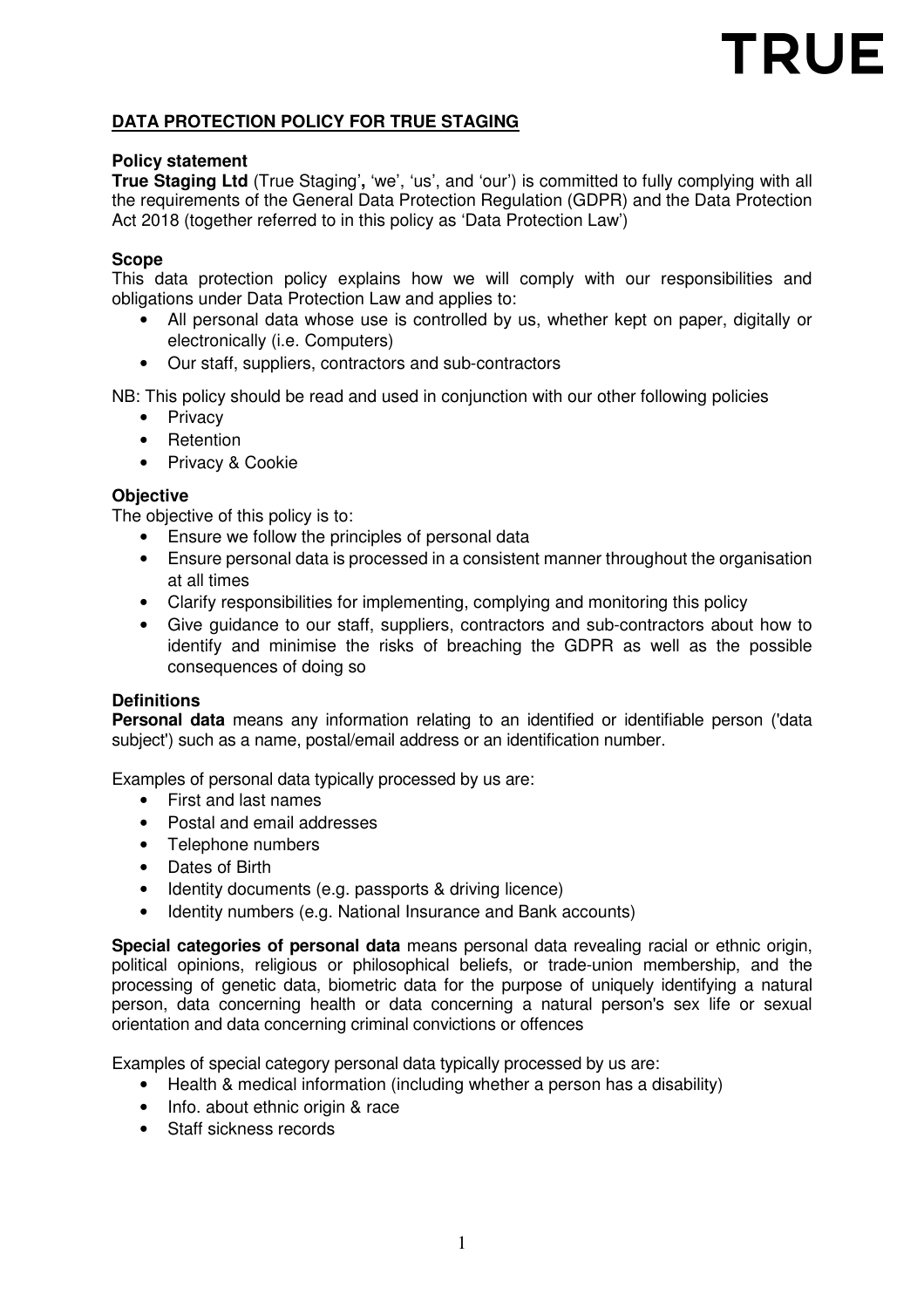**Data subject** means any individual whose personal data is processed by us.

Examples of our data subjects are:

- Clients
- Staff
- Staff next of kin
- Job applicants
- Suppliers of goods & services
- Contractors
- Sub-Contractors
- Contacts

**Processing** means any use of personal data such as the collection, recording, organisation, structuring, storage, adaptation or alteration, retrieval, consultation, use, disclosure, dissemination, erasure and destruction.

NB: This means that virtually anything we do with personal data will be processing.

**Data controller** means the organisation which decides the purposes and means of the processing of personal data

NB: True Staging is the data controller for the purposes of this policy.

**Data processor** means an individual or organisation that processes personal data on behalf of a data controller

Examples of our data processors are:

- External payroll
- External IT support

**Personal data breach** means a breach of security leading to the accidental, or unlawful, destruction, loss, alteration, unauthorised disclosure of, or access to, personal data transmitted, stored or otherwise processed.

**Consent** means any freely given, specific, informed and unambiguous indication of the data subject's wishes by which he or she, by a statement or by a clear affirmative action, signifies agreement to the processing of personal data.

**Staff** means anyone working at or for us including:

- Directors
- Permanent, interim and temporary employees
- Interns

# **Principles of data protection**

Personal data shall be:

- 1. Processed lawfully, fairly and in a transparent manner
- 2. Collected for specified, explicit and legitimate purposes and not further processed in a manner that is incompatible with those purposes ('purpose limitation')
- 3. Adequate, relevant and limited to what is necessary in relation to the purposes for which they are processed ('data minimisation')
- 4. Accurate and, where necessary, kept up to date ('accuracy')
- 5. Kept for no longer than is necessary ('storage limitation')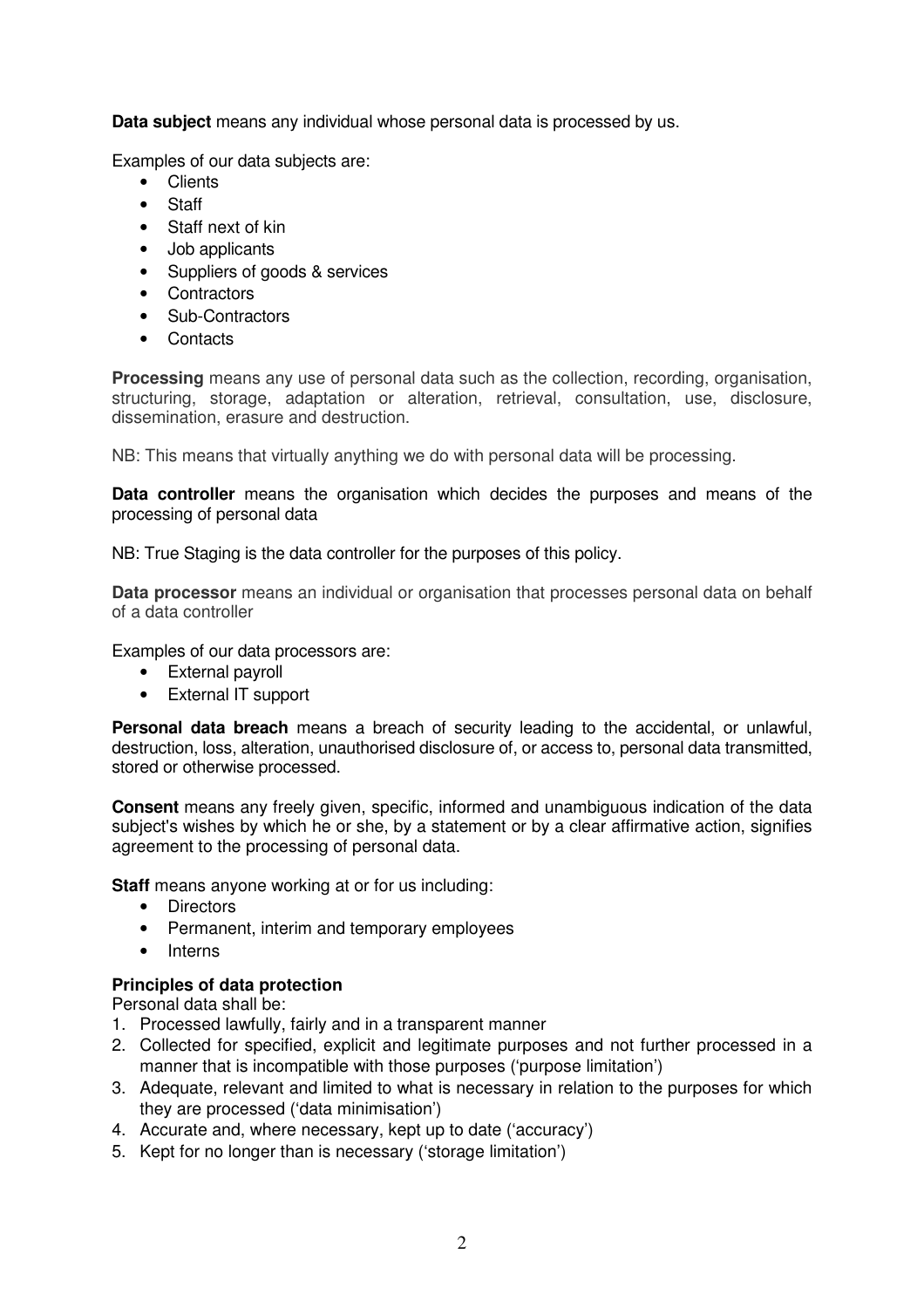6. Processed in a manner that ensures appropriate security of the personal data, including protection against unauthorised or unlawful processing and against accidental loss, destruction or damage, using appropriate technical or organisational measures ('integrity and confidentiality')

#### **Roles and responsibilities**

Our directors have ultimate responsibility for ensuring compliance with Data Protection Law, the principles of data protection and this policy.

Jennifer Angus has the following responsibilities:

- Briefing True Staging about its data protection responsibilities
- Reviewing this and related policies
- Advising other staff about data protection issues
- Ensuring that data protection induction and training takes place
- Notification to the ICO
- Handling subject access requests
- Approving unusual or controversial disclosures of personal data
- Approving contracts with data processors

Jennifer Angus can be contacted at: jennifer@truestaging.co.uk

All staff, suppliers, contractors and sub-contractors have a responsibility to comply with Data Protection Law, the principles of data protection and this policy when carrying out their duties.

Line managers are responsible for supporting staff's adherence with this policy.

All suppliers, contractors and sub-contractors have a responsibility to comply with Data Protection Law, the principles of data protection and this policy when carrying out their contractual and statutory obligations to us

Failure to comply with this policy may result in legal and/or disciplinary action.

#### **Rights**

Data subjects' have the right to:

- 1. **Be informed** about the collection and use of their personal data.
- 2. **Access** their personal data
- 3. **Rectification** of inaccurate personal data
- 4. **Erasure** (deletion) of their personal data (also known as the 'right to be forgotten) \*
- 5. **Restrict processing** of their personal data\*
- 6. **Data portability** to easily move, copy or transfer their personal data
- 7. **Object** to
	- 7.1. processing based on legitimate interests or the performance of a task in the public interest/exercise of official authority (including profiling)
	- 7.2. direct marketing (including profiling); and
	- 7.3. processing for purposes of scientific/historical research and statistics
- 8. **Appropriate decision-making** in relation to automated decision making and profiling

\*This is not an absolute right and only applies in certain circumstances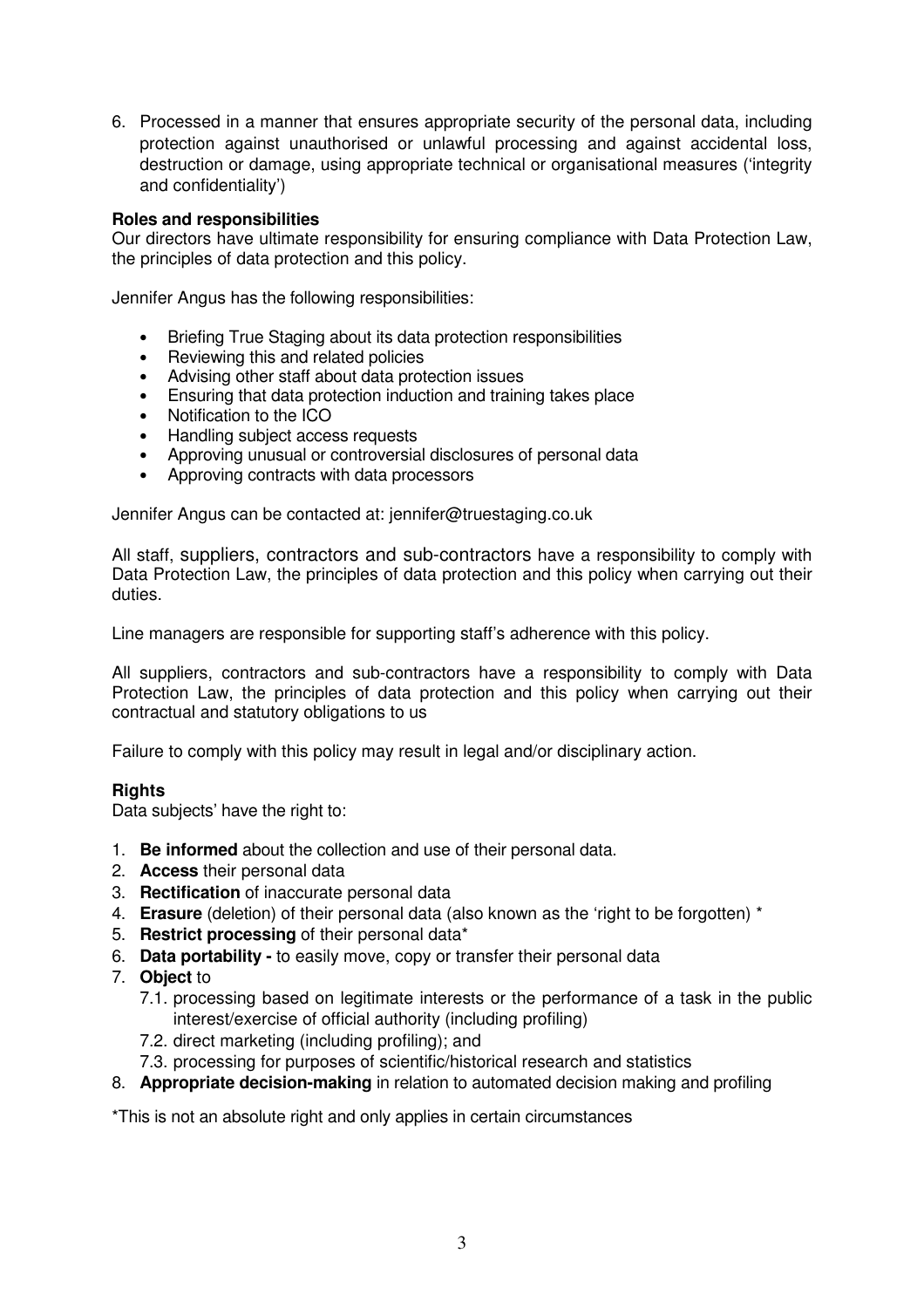# **Subject Access Requests**

Any data subject may make a Subject Access Request, ('SAR'). Anyone member of staff**,** supplier, contractor or sub-contractor in receipt of a SAR must pass it on to Jennifer Angus as soon as possible as a matter of urgency.

#### **Security**

All staff and data processors are responsible for ensuring that any personal data which we are responsible for is kept securely.

Examples of keeping personal data secure are:

- Paper files/records should be kept in locked cabinets when not in use
- Monitors/computer screens should be visible only to those who need to see them
- Paper files/records should not be removed from our business premises without appropriate authorisation
- Desks should be cleared when not in use
- Personal data no longer required for day-to-day use should be sent to secure archiving

#### **Disclosure (sharing)**

This includes the disclosure (sharing) of personal data by:

- Staff with other teams /departments and
- Staff with third parties/other organisations (including out data processors)
- Our data processors to third parties.

Personal data must not be disclosed unless the recipient is authorised to have access to that personal data and then only in accordance with Data Protection Law.

Examples of unauthorised recipients are:

- Family members
- Friends

Staff, suppliers, contractors and sub-contractors should exercise great caution when asked to disclose personal data and if in doubt should seek advice from Jennifer Angus before doing so.

All decisions to disclose personal data must be recorded and all such disclosures must be specifically authorised by Jennifer Angus.

#### **Retention**

Personal data must not be kept for any longer than is necessary and only in accordance with this policy.

Personal data is stored for 7 years unless it is deemed as active

#### **Disposal (deletion/destruction)**

When it is no longer necessary to keep it, personal data must be disposed of securely. This means that:

- Paper will be shredded on site, or disposed of externally as confidential waste
- Computer equipment will be disposed of securely by specialist contractors
- A register will be maintained to record details of the media and computer equipment that has been disposed of, when it was disposed, how it was disposed and by whom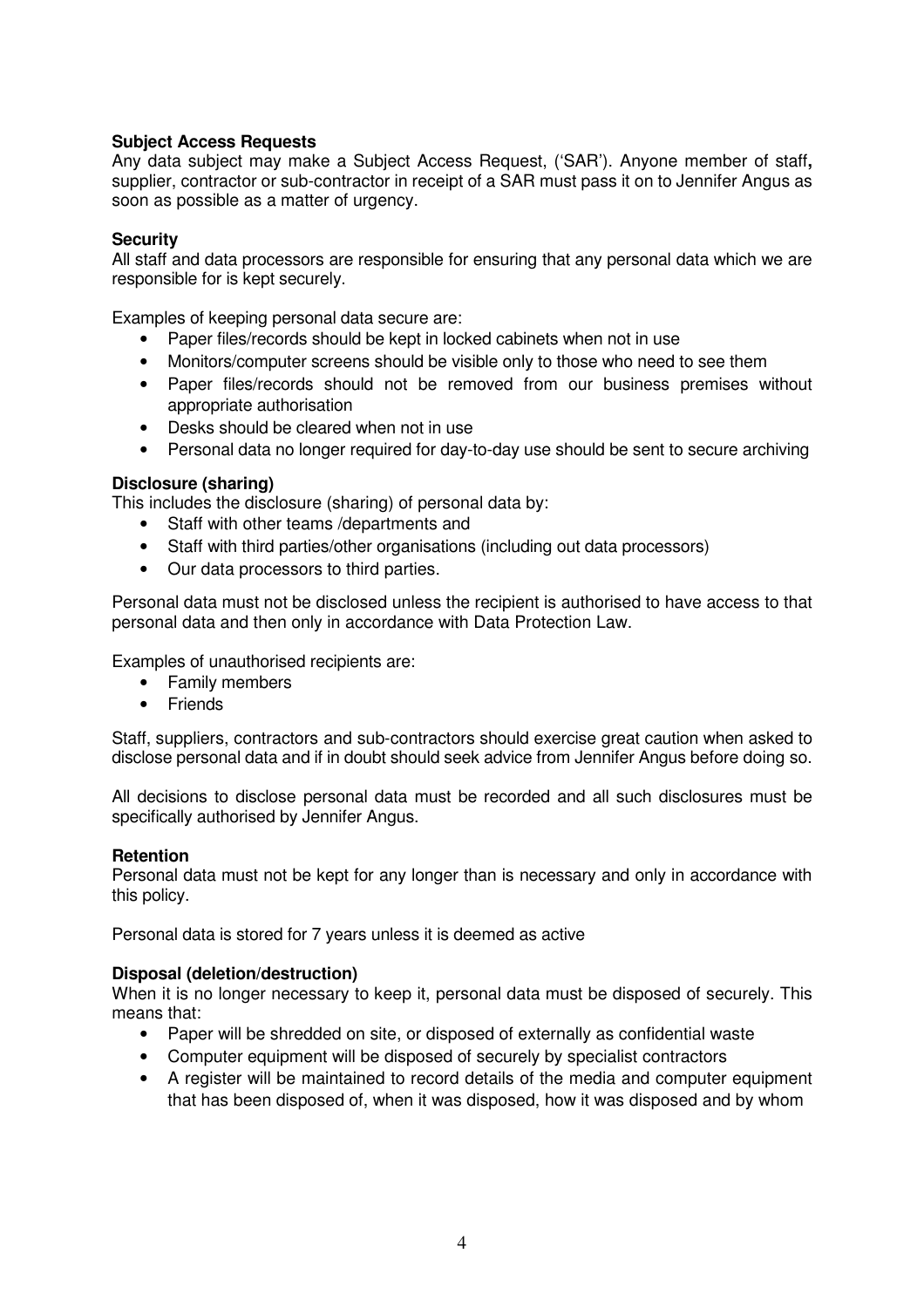#### **Transfer outside the EEA**

Data Protection Law generally prohibits the transfer (sending) of personal data outside the European Economic Area (EEA) unless:

- An 'adequacy decision' has been made for the destination country; or
- The transfer is subject to appropriate safeguards; or
- A 'derogation' can be relied upon, e.g.
	- $\circ$  Where it is necessary for the conclusion or performance of a contract that we have with the data subject or another person, or
	- $\circ$  It is in our legitimate interests (this will only be available to and used by us in very limited circumstances)
	- o With the data subject's explicit consent (this can only be available to and used by us in very limited circumstances)

These restrictions mean that personal data cannot be freely transferred outside the EEA and that it will be a breach of Data Protection Law to do so unless any such transfer can be made in accordance with the above.

All decisions to transfer personal data outside the EEA must be specifically authorised by Jennifer Angus.

#### **Data protection Impact assessments**

A data protection impact assessment (DPIA) is a process to help identify and minimise the data protection risks of a project.

Data Protection Law includes an obligation to conduct a DPIA for types of processing likely to result in a high risk to individuals' interests and is good practice for any major new project which requires the processing of personal data.

Any circumstances where a DPIA may be required should not be undertaken without the approval of Jennifer Angus.

#### **Marketing**

The rules about sending marketing messages mean, in summary, that we should not contact individuals without being satisfied that they do not object to hearing from us and that by contacting them we are not being a nuisance to them.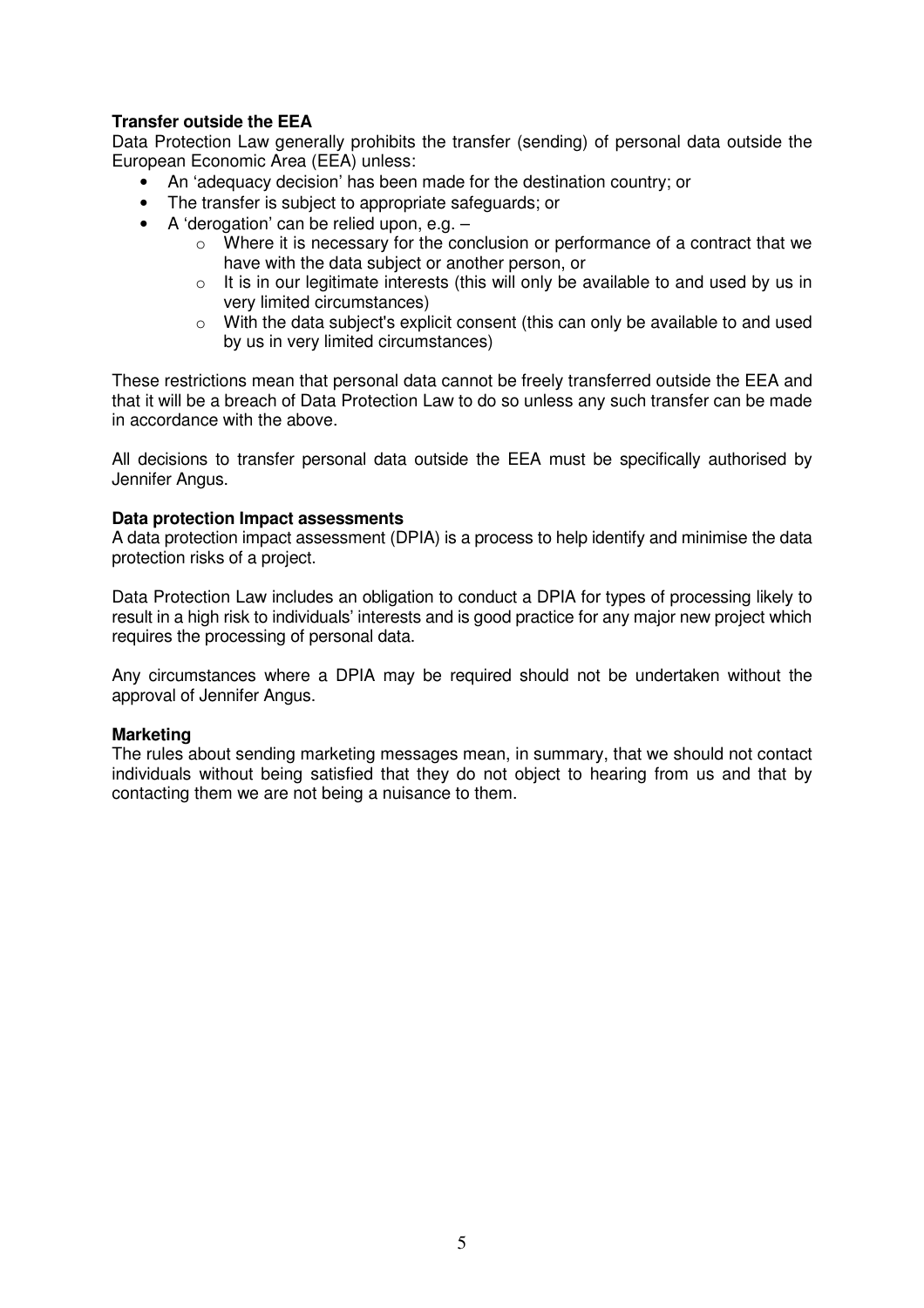# TRUE

# **PRIVACY & COOKIE POLICY**

in respect of

True Staging Limited

# **Privacy Policy**

#### **Why you should read this policy**

We ask that you read this Privacy Policy carefully as it contains important information on who we are, how and why we collect, store, use and share personal information, your rights in relation to your personal information and on how to contact us and supervisory authorities in the event you have a complaint.

This policy shall apply to clients, prospective clients and website visitors only. For employees and Sub-Contractors, please speak to your line manager or email  $\frac{info@true \text{tructaging.co.uk}}{info@true}$  to request the most recent copy of our privacy policy. **Who we are** 

**http://www.truestaging.co.uk (Website)** is operated by True Staging Limited. We are a specialist creative construction business, incorporated and registered in England and Wales under company number 06582320, whose registered office address is at 130 Shaftesbury Avenue, 2<sup>nd</sup> Floor, London W1D 5EU.

True Staging **('We' or 'us')** collect, use and are responsible for certain personal information about you. When we do so we are regulated under the General Data Protection Regulation which applies across the European Union (including in the United Kingdom) and the Data Protection Act 2018. We are responsible as 'controller' of that personal information for the purposes of those laws.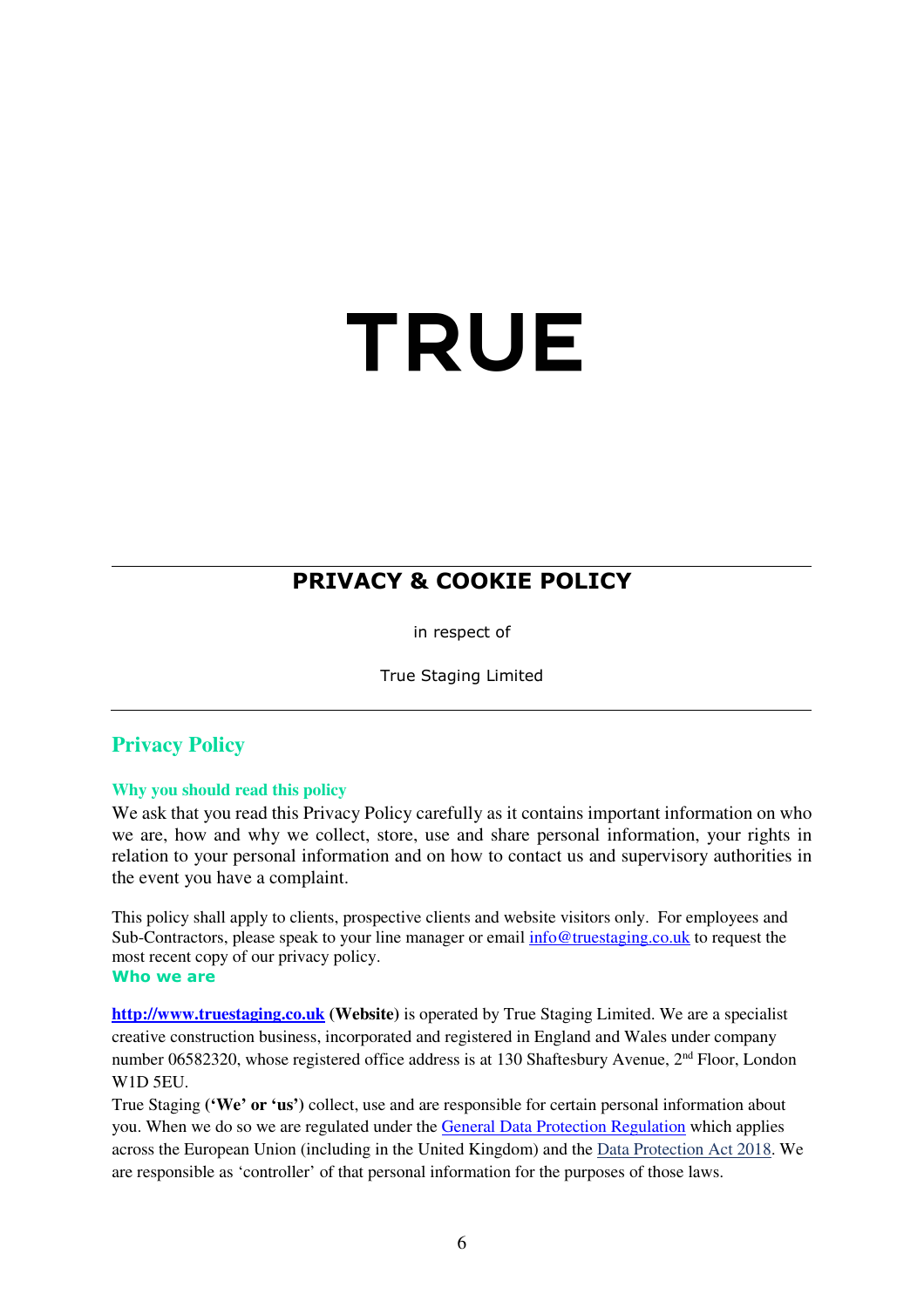#### **Our collection and use of your personal information**

#### **Information that you provide**

We collect personal information about you when you SEND FEEDBACK, CONTACT US FOR ANY REASON AND BY ANY MEDIUM, SIGN UP TO A SERVICE, SHARE INFORMATION VIA THE WEBSITE'S SOCIAL MEDIA FUNCTIONS, OR REPORT A PROBLEM WITH THE WEBSITE. We collect this personal information from you either directly, such as when you contact us via our Website or indirectly, such as your browsing activity while on our Website (see 'Cookies' below). We collect data that is specifically and voluntarily provided by a visitor to our Website. In most circumstances, this data includes limited identifiable information. Where we store any information collected via our Website we will ensure that it is adequately protected.

We may ask you to provide sensitive personal data from time to time which may include data relating to health conditions. If such data is requested, you will be given additional information as to why the sensitive personal data is being requested and how it will be used, often this will be required to provide you with our services.

We may retain a record of any contact you make with us.

The personal information we collect about you depends on the particular activities carried out through our Website. Such information includes:

- your name, address, email address and contact number;
- details of any feedback you give us by phone, email, post or via social media; and
- information about the services we provide to you.

#### **Personal information about other individuals**

If you give us information on behalf of someone else, you confirm that the other person has appointed you to act on his/her behalf and has agreed that you can:

- give consent on his/her behalf to the processing of his/her data;
- receive on his/her behalf any data protection notices;
- give consent to any transfer of his/her data.

#### **Information from third parties**

Occasionally we may receive information about you from other sources, which will be added to the information already held about you in order for us to help supply our services and products to you. **Information that will be collected automatically** 

**Cookies:** We may monitor your use of the Website through the use of cookies and similar tracking devices. For example, we may monitor how many times you use the Website, which pages you go to and traffic data. This information helps to build a profile of users to the Website. Some of this data will be aggregated or statistical, which means that we will not be able to identify you individually. For further information on the use of cookies on the Website, please see the sections on cookies below. **How your personal data will be used** 

We use this personal information to: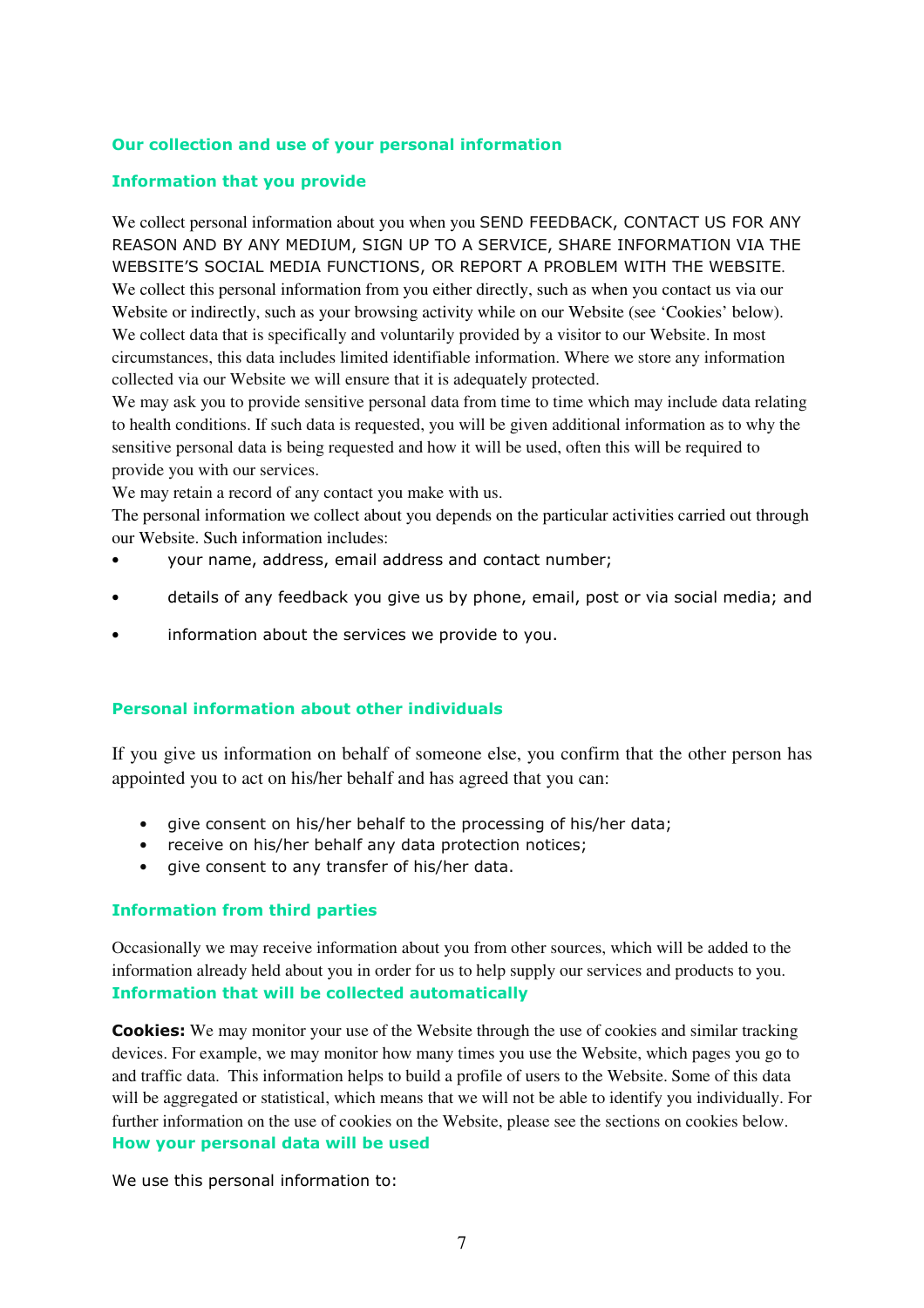- create and manage your account with us;
- verify your identity;
- enquire for further information;
- provide our services to you;
- administration;
- fraud prevention and detection;
- customise our Website and its content to your particular preferences;
- notify you of any changes to our Website or to our services that may affect you;
- improve our services.

#### **Our legal basis for processing your personal information**

When we use your personal information, we are required to have a legal basis for doing so. There are various different legal bases upon which we may rely, depending on what personal information we process and why.

The legal bases we may rely on include:

- **consent:** where you have given us clear consent for us to process your personal information for a specific purpose;
- **contract:** where our use of your personal information is necessary for a contract we have with you, or because you have asked us to take specific steps before entering into a contract;
- **legal obligation:** where our use of your personal information is necessary for us to comply with the law (not including contractual obligations);
- **legitimate interests:** where our use of your personal information is necessary for our legitimate interests or the legitimate interests of a third party (unless there is a good reason to protect your personal information which overrides our legitimate interests).

We may use your personal information for a variety of lawful purposes related to the services we provide. The lawful basis for such processing is set out below:

| Why we use your<br>data |                                     | <b>Lawful Basis</b>                 |                                      |
|-------------------------|-------------------------------------|-------------------------------------|--------------------------------------|
|                         | To perform our<br>contract with you | To comply with<br>legal obligations | To pursue<br>legitimate<br>interests |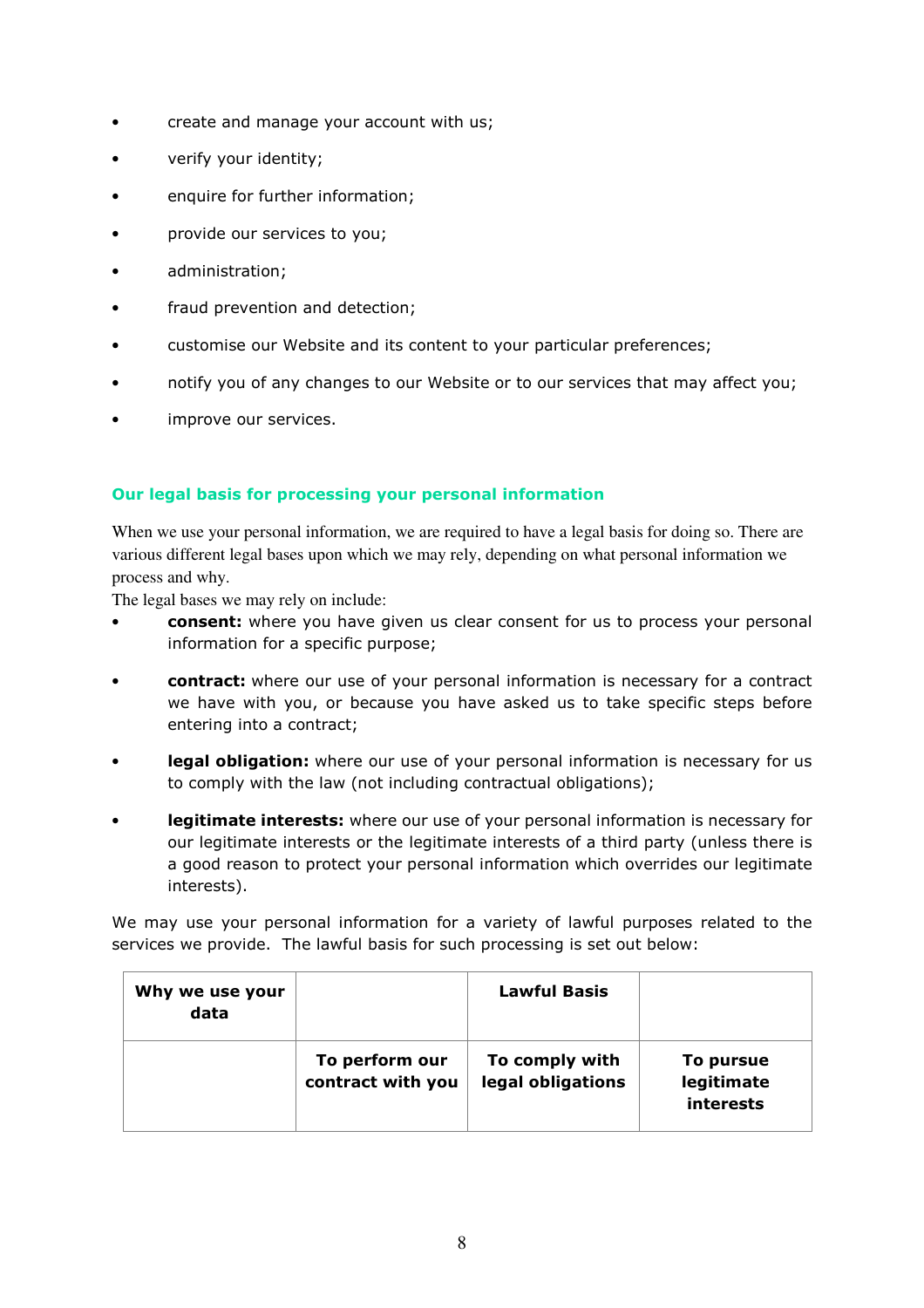| To provide you with<br>our services.                               | X |   |   |
|--------------------------------------------------------------------|---|---|---|
| To verify your<br>identity.                                        | X | X | X |
| To deal with your<br>enquiry.                                      | X |   | X |
| To detect and<br>prevent fraud.                                    |   | X |   |
| To make<br>improvements to<br>services we provide.                 |   |   | X |
| To let you know<br>about important<br>changes to our<br>policies.  |   |   | X |
| Management<br>purposes such as<br>accounting or<br>auditing.       |   | X | X |
| To renew and<br>improve your<br>experience on our<br>website       |   |   | X |
| To ensure the<br>information we hold<br>about you is up to<br>date | X | X | X |
| For advertising and<br>marketing purposes                          |   |   | X |

# **Disclosure of your personal data**

We may disclose your personal data to:

- other companies that become partners or part of a group with True Staging;
- a third party who acquires True Staging or acquires substantially all of its assets, in which case the personal data shall be one of the acquired assets;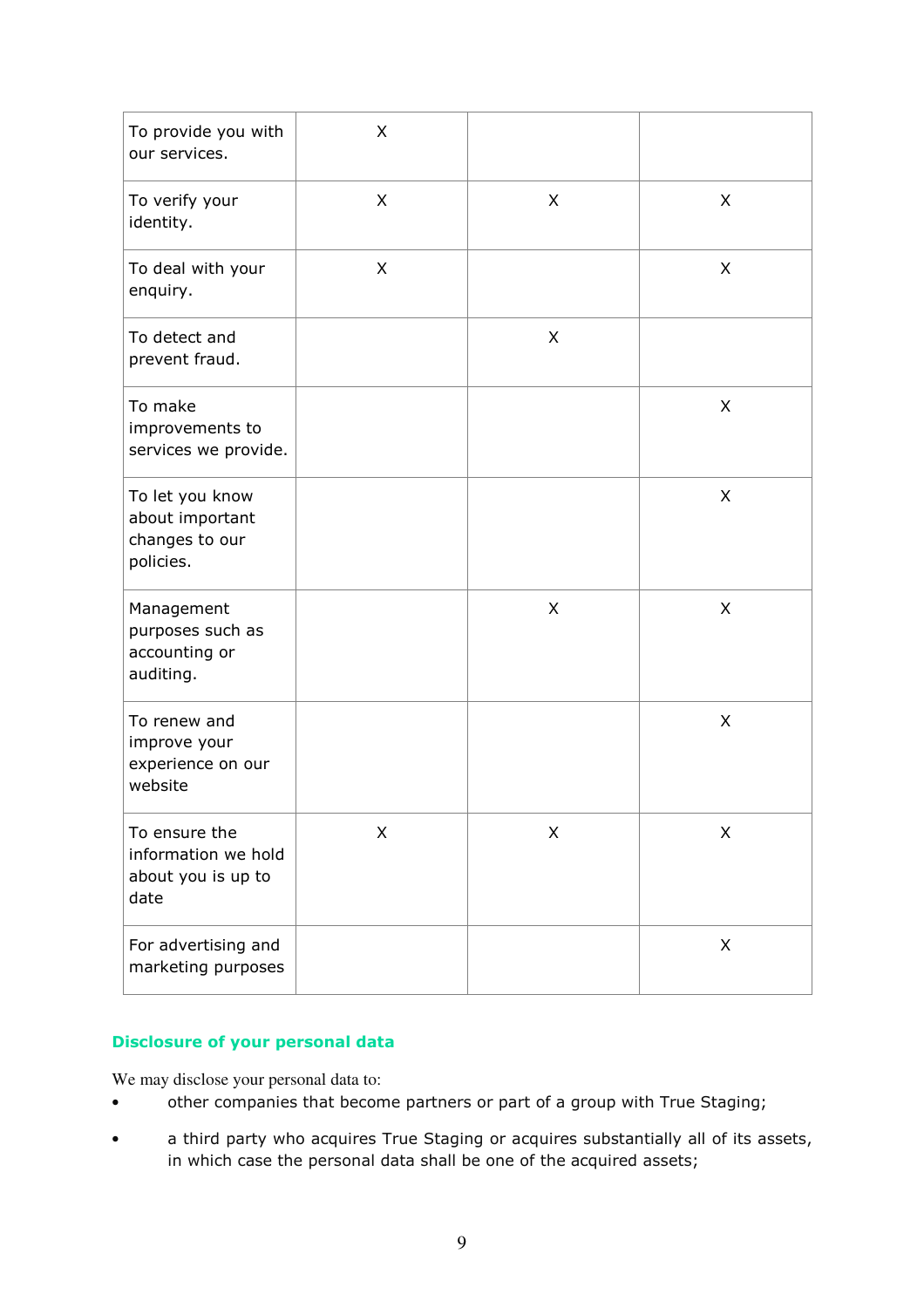- our agents and service providers;
- law enforcement and regulatory agencies in connection with any investigation to help prevent unlawful activity or as otherwise required by applicable law;

Our Website does not collect or compile personally identifying information for dissemination or sale to outside parties for consumer marketing purposes, or host mailings on behalf of third parties.

# **Transfer of your information out of the EEA**

Your personal information may be transferred to third party service providers who process information on True Staging's behalf, including providers of information technology, identity management, Website hosting and management, data analysis, data back-up, security and storage purposes. As a result, your personal data may be transferred outside of the country where you are located, including outside of the European Economic Area **(EEA).** Where we use data servers that may transfer data out of the EEA we will take steps to ensure adequate protections are in place to ensure the security of your information and give you remedies in the unlikely event of a security breach.

Please note that we review all processors we utilise and ensure that there are adequate safeguards in place to protect your personal data, such as adherence to binding corporate rules or compliance with the **EU-US Privacy Shield Framework**, which is a mechanism that ensures compliance with EU data protection requirements when transferring personal data from the European Union to the United States. You can learn more about Privacy Shield here: https://www.privacyshield.gov/welcome

If you would like further information regarding the transfer of your information out of the EEA please contact our Data Protection Officer using the details provided in the 'How to contact us' section below.

#### **Use of cookies**

A cookie is a small text file which is placed onto your computer (or other electronic device) when you access the Website. We use cookies and other online tracking devices on the Website to:

- recognise you whenever you visit the Website;
- obtain information about your preferences, online movements and use of the internet;
- carry out research and statistical analysis to help improve the Website content, products and services and to help us better understand our visitor and customer requirements and interests; and
- make your online experience more efficient and enjoyable.

The information we obtain from the use of cookies will not usually contain your personal data. Although we may obtain information about your device such as your IP address, your browser and/or other internet log information, this will not usually identify you personally. In certain circumstances we may collect personal information about you, but only where you voluntarily provide it (eg by completing an online form).

In most cases we will need your consent in order to use cookies on this Website. The exception is where the cookie is essential in order for us to provide you with a service you have requested.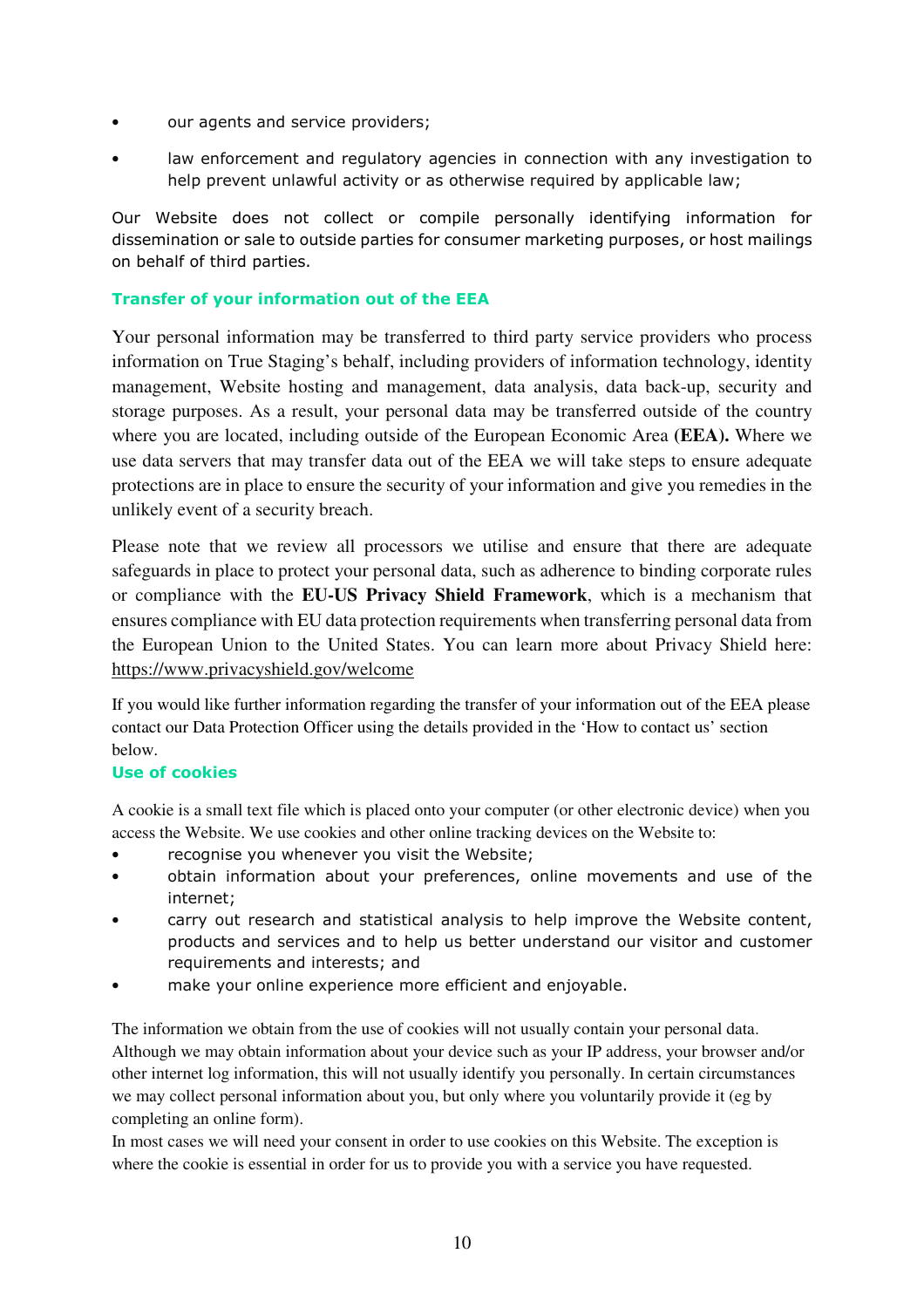# **Description of cookies**

The cookies that we utilise on our Website are placed to fulfil such functions as allowing visitors to share content with a range of networking and sharing platforms, analysing how you use the Website and giving you a better more personalised experience.

Our Website uses the following cookies:

- **Session cookies** expire at the end of your browser session and allow us to link your actions during that particular browser session.
- **Persistent cookies** are stored on your device in between browser sessions, allowing us to remember your preferences or actions across multiple sites.

| <b>Cookie Name</b> | <b>Cookie Description</b>                 |
|--------------------|-------------------------------------------|
| $\_ga$             | Definition: Used to distinguish users     |
|                    | Source: Google Analytics                  |
|                    | Duration: 2 years                         |
| gid                | Definition: Used to distinguish users     |
|                    | Source: Google Analytics                  |
|                    | Duration: 24 hours                        |
| $_$                | Definition: Used to throttle request rate |
|                    | Source: Google Analytics                  |
|                    | Duration: 1 minute                        |

Some of the cookies we utilise on our Website include:

#### **How to turn off cookies**

If you do not want to accept cookies, you can change your browser settings so that cookies are not accepted. If you do this, please be aware that you may lose some of the functionality of the Website. For further information about cookies and how to disable them please go to: www.aboutcookies.org or www.allaboutcookies.org.

#### **Marketing**

If you have provided your consent to receive news, special offers or promotions from us, we may contact you by MAIL, TELEPHONE AND EMAIL, about our PRODUCTS, SERVICES, PROMOTIONS, SPECIAL OFFERS AND CHARITABLE CAUSES that may be of interest to you. The Website may contain links to other websites or apps which we or our partners own, or websites or apps of our partners or third parties. Please note that if you follow any of these links, the websites, apps and services provided through them will have their own privacy policies/terms of use. We do not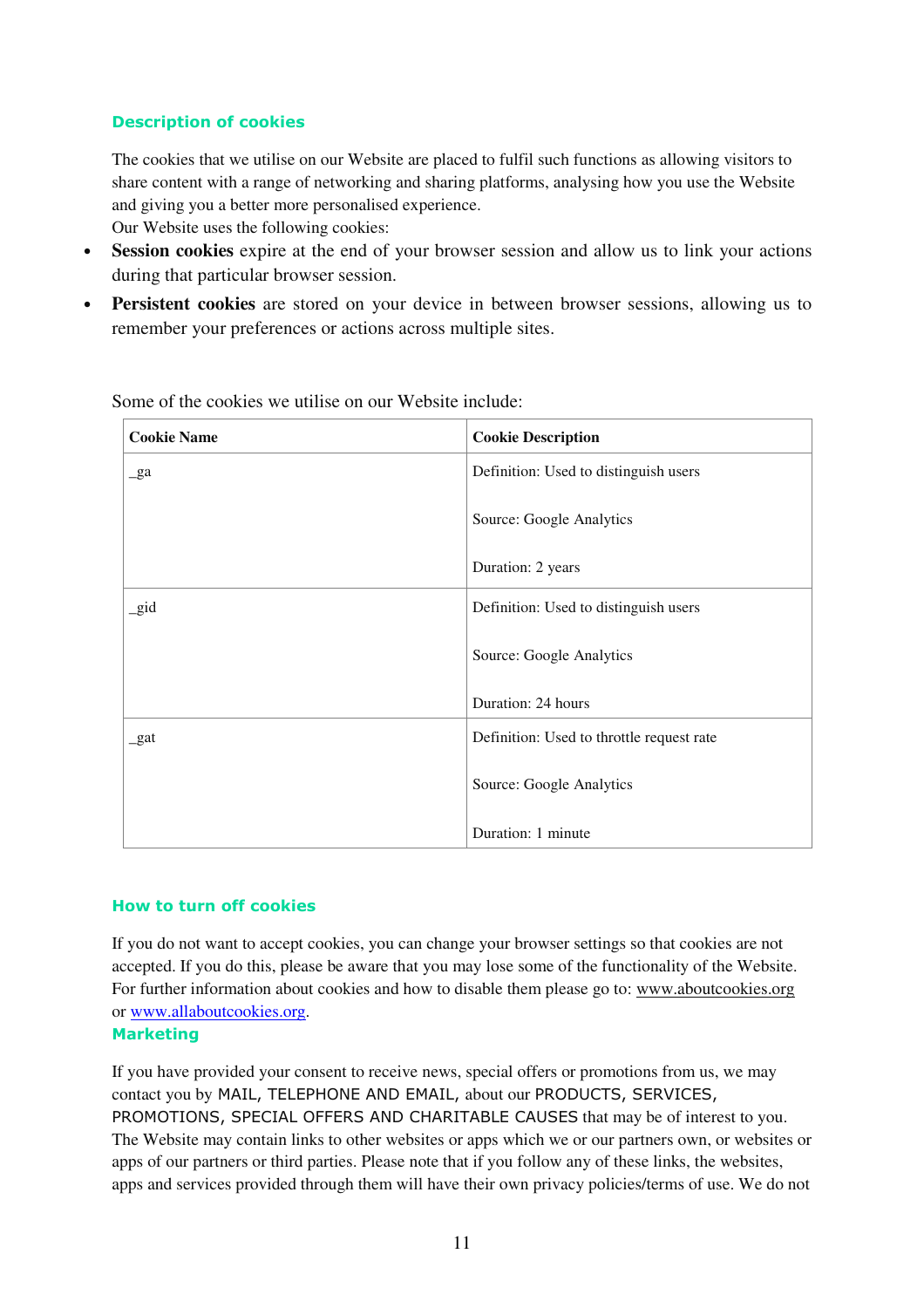accept any responsibility or liability for their respective privacy policies/terms of use or the collection and use of any personal data collected through these websites, apps or services. Please ensure that you review the relevant privacy policies/terms of use prior to providing any personal data to, or using these websites, apps and services.

#### **Monitoring**

We may monitor and record communications with you (such as telephone conversations and emails) for the purpose of QUALITY ASSURANCE, TRAINING, FRAUD PREVENTION AND COMPLIANCE.

# **Your Rights**

We will collect and store information about you, as detailed above. You will be provided with opportunities to consent to this Privacy Policy and marketing when you provide your personal details to us.

You can change your mind or remove or add your consent at any time.

- You have the **right of access** to your personal records or other information that we hold about you. There is no administrative charge for this service.
- You have the **right to rectify any errors** in the data we hold about you. If any data or information we hold about you is inaccurate, or out of date, please contact us and we will correct this immediately.
- You may have the **right to have the data we hold about you erased**.
- If you wish us to continue to store your information but **wish us to keep your data separate** and not process it in any way, please let us know.
- You have the right to ask us to **stop processing your personal data for direct marketing purposes**. You may also specify that you object to direct marketing by particular channels such as by email of telephone. If this is the case, please specify the channels you are objecting to in your communications with us.
- You have the **right to data portability**. If you wish to obtain your data for your own purposes across different services, we will provide this information to you in a CSV file. There is no administrative charge for this service.

To revise your consent, access, amend or remove your records or assert any of your rights set out above, you should send your request in writing to us at info@truestaging.co.uk

You may need to provide proof of identity and address (e.g. a copy of your driving licence or passport, and a recent utility or credit card bill); and specify the personal data you want access to, amended or removed.

# **How long we will store your data**

We will store your data for as long as necessary for the purpose of processing. The data may be deleted in the following circumstances:

- you have withdrawn your consent to data processing;
- the original purpose for processing the data is no longer relevant or cannot be performed any more;
- the data is no longer up to date or accurate; or
- where we no longer have a reason to store your data as determined by our Data Retention Policy.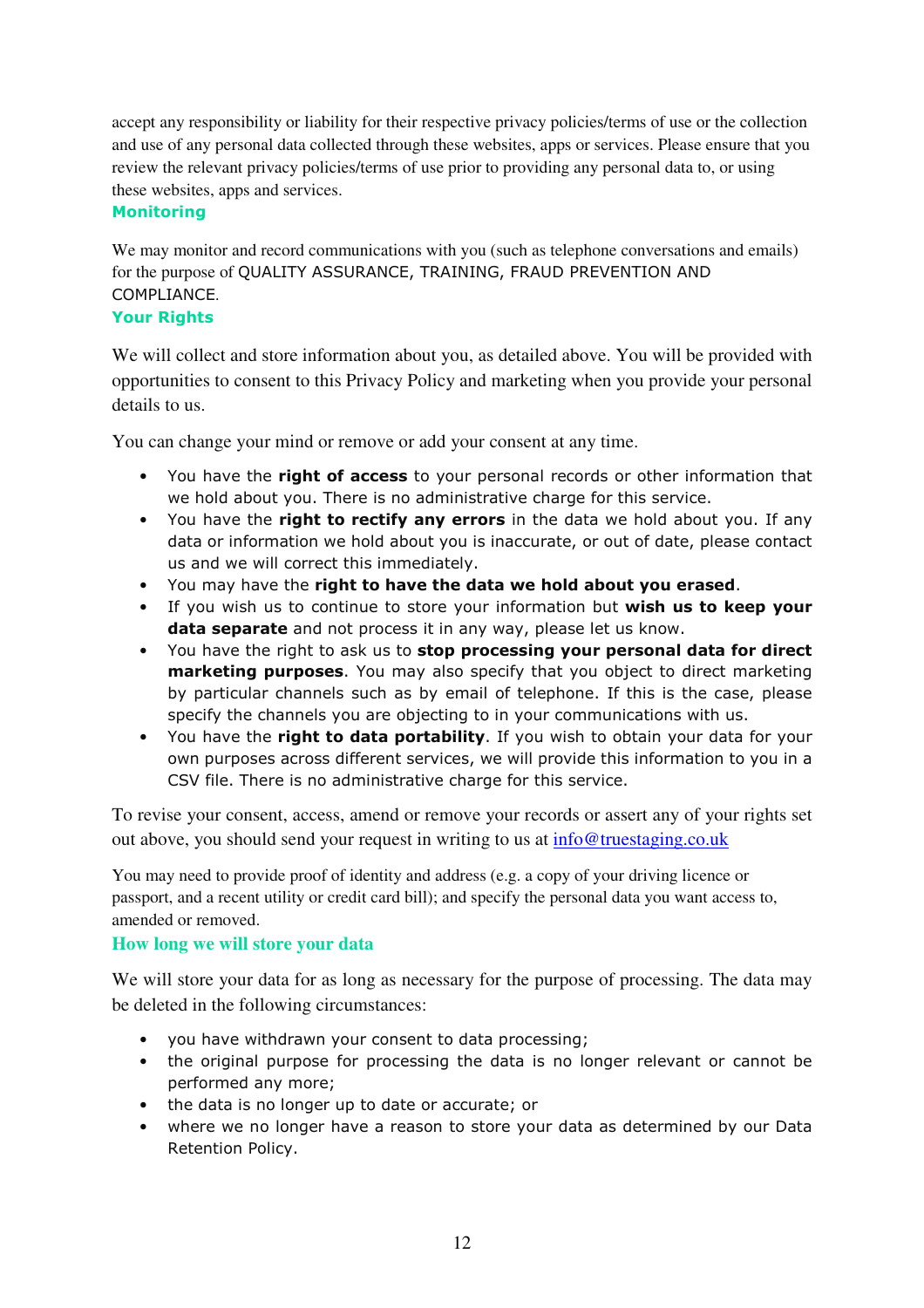#### **Children**

We do not contract directly with children and therefore, we do not actively process the personal data of children. In using our services, you confirm that you have read and consented to this Policy and verify that you are over the age of 18.

#### **Keeping your personal information secure**

We have appropriate security measures in place to prevent personal information from being accidentally lost or used or accessed in an unauthorised way. We limit access to your personal information to those who have a genuine business need to know it. Those processing your information will do so only in an authorised manner and are subject to a duty of confidentiality. We also confirm that your data will be stored on secure servers.

We also have procedures in place to deal with any suspected data security breach. We will notify you and any applicable regulator of a suspected data security breach where we are legally required to do so.

If you want detailed information from Get Safe Online on how to protect your information and your computers and devices against fraud, identity theft, viruses and many other online problems, please visit www.getsafeonline.org. Get Safe Online is supported by HM Government and leading businesses.

#### **Concerns and Questions**

We hope that we can resolve any query or concern you raise about our use of your information. The General Data Protection Regulation also gives you right to lodge a complaint with a supervisory authority, in particular in the European Union (or European Economic Area) state where you work, normally live or where any alleged infringement of data protection laws occurred. The supervisory authority in the UK is the Information Commissioner who may be contacted at https://ico.org.uk/concerns/ or telephone: 0303 123 1113. **Changes to this Privacy Policy** 

We may change this Policy from time to time. You should check this policy frequently to ensure you are aware of the most recent version that will apply each time you use the Website. **How to contact us** 

Please contact us if you have any questions about this privacy notice or the information we hold about you.

If you wish to contact us, please send an email to info@truestaging.co.uk, write to True Staging, Radford Business Centre, Radford Way, Billericay CM12 0BZor call 01277 658 735.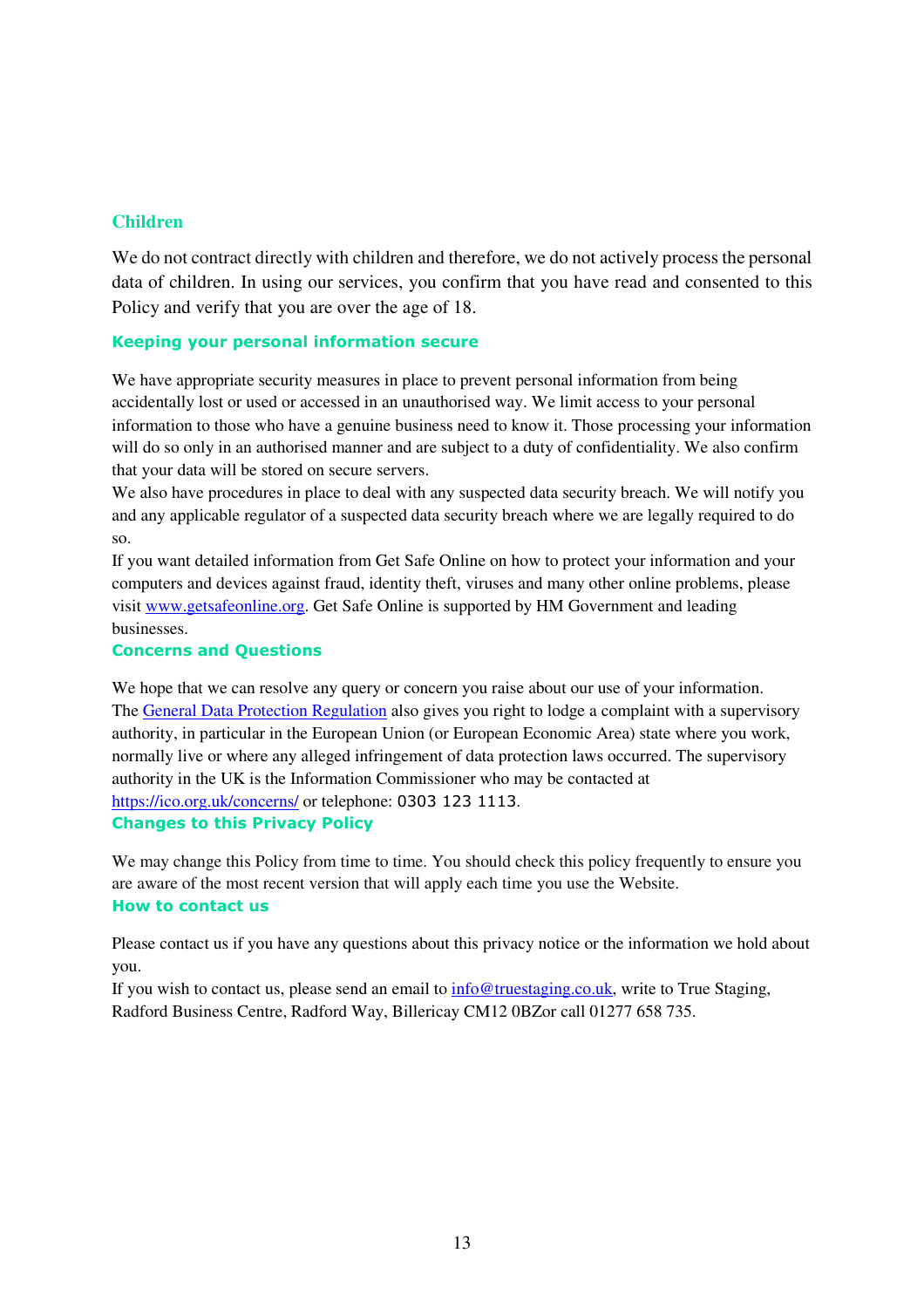# Data Protection Policy V\_MAY\_18

| Policy information      |                                                                                                                                                                                                                                                                                                                     |
|-------------------------|---------------------------------------------------------------------------------------------------------------------------------------------------------------------------------------------------------------------------------------------------------------------------------------------------------------------|
| Organisation            | True Staging Ltd                                                                                                                                                                                                                                                                                                    |
| Scope of policy         | Applies to True Staging Ltd, Employees, Clients, Sub-Contractors and Suppliers.<br>True Staging Ltd is a company which trades out of the UK<br>Any 3 <sup>rd</sup> Party agencies which handle personal information on behalf of True<br>Staging Ltd have independent privacy policies which have all been reviewed |
| Policy operational date | 25 <sup>th</sup> May 2018                                                                                                                                                                                                                                                                                           |
| Policy prepared by      | Jennifer Angus                                                                                                                                                                                                                                                                                                      |
| Policy review date      | This policy is reviewed every 3 years.<br>We may update our privacy policy from time to time. We encourage you to<br>check this policy to see how your information will be used                                                                                                                                     |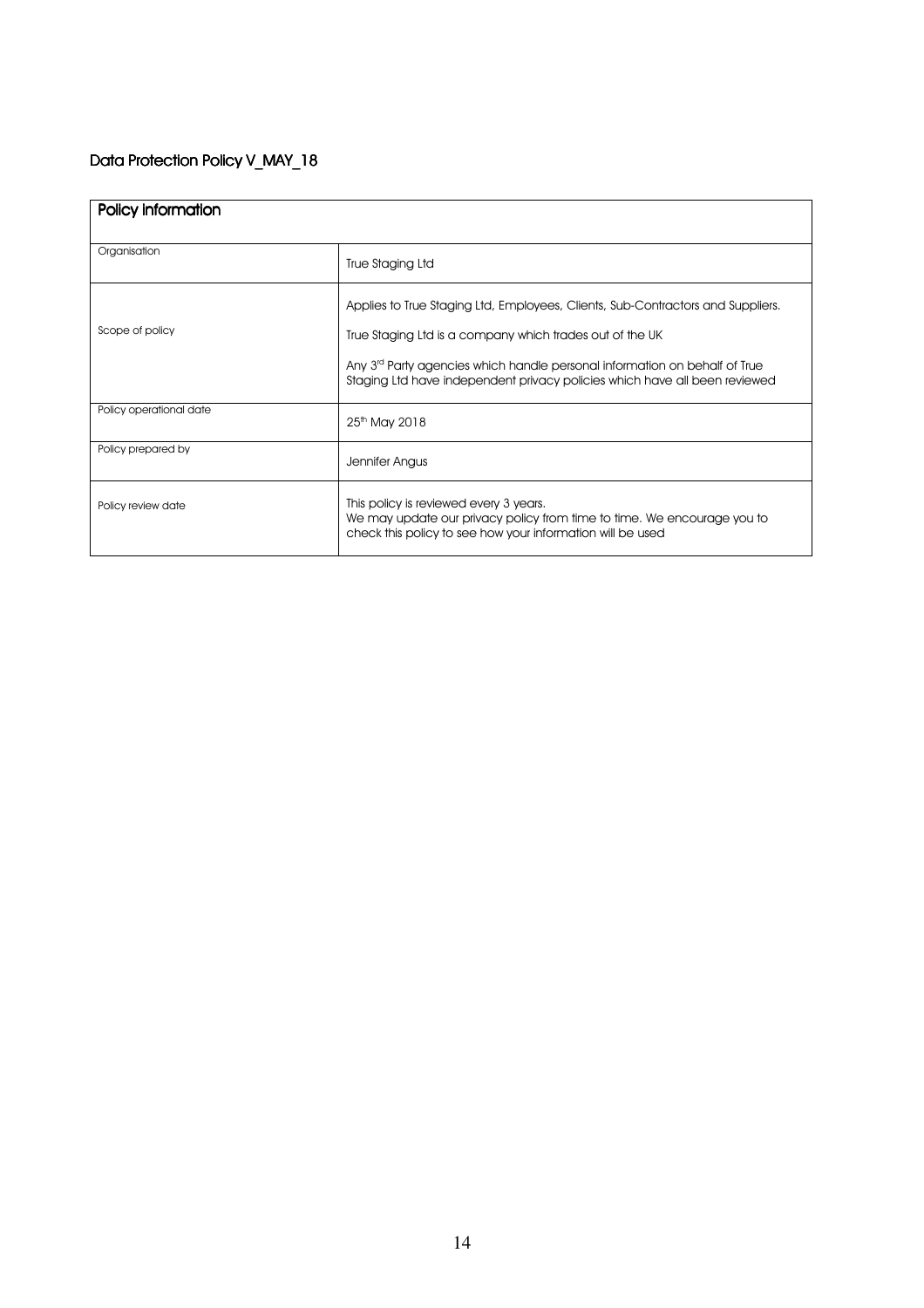| Introduction      |                                                                                                                                                                                                                                                                                                                                                                                                                                                                                      |
|-------------------|--------------------------------------------------------------------------------------------------------------------------------------------------------------------------------------------------------------------------------------------------------------------------------------------------------------------------------------------------------------------------------------------------------------------------------------------------------------------------------------|
| Purpose of policy | Complying with the law<br>$\bullet$<br>Following good practice<br>$\bullet$<br>Protecting clients, staff and other individuals<br>$\bullet$<br>Protecting the organisation                                                                                                                                                                                                                                                                                                           |
| Types of data     | Personal records of employees and sub-contractors<br>Necessary and relevant to carry out the business with the individual or company:<br>• Name & Address<br>Telephone numbers<br>Email addresses<br><b>Bank details</b><br>٠<br>Date of Birth<br>Next of Kin<br>National insurance / PAYE details<br>Client data includes:<br>• Name & Address<br>Telephone number<br>Email addresses<br>$\bullet$<br><b>Bank details</b><br>Records of past projects<br>Records of payment history |
| Policy statement  | Comply with both the law and good practice<br>٠<br>Respect individuals' rights<br>$\bullet$<br>Be open and honest with individuals whose data is held<br>$\bullet$<br>Provide training and support for staff who handle personal data, so that<br>$\bullet$<br>they can act confidently and consistently                                                                                                                                                                             |
| Key risks         | We aim to constantly manage and maintain data flow within True Staging Ltd.<br>Staff holding personal information will constantly be monitored in terms of<br>company policy and updated and trained in changes in data laws                                                                                                                                                                                                                                                         |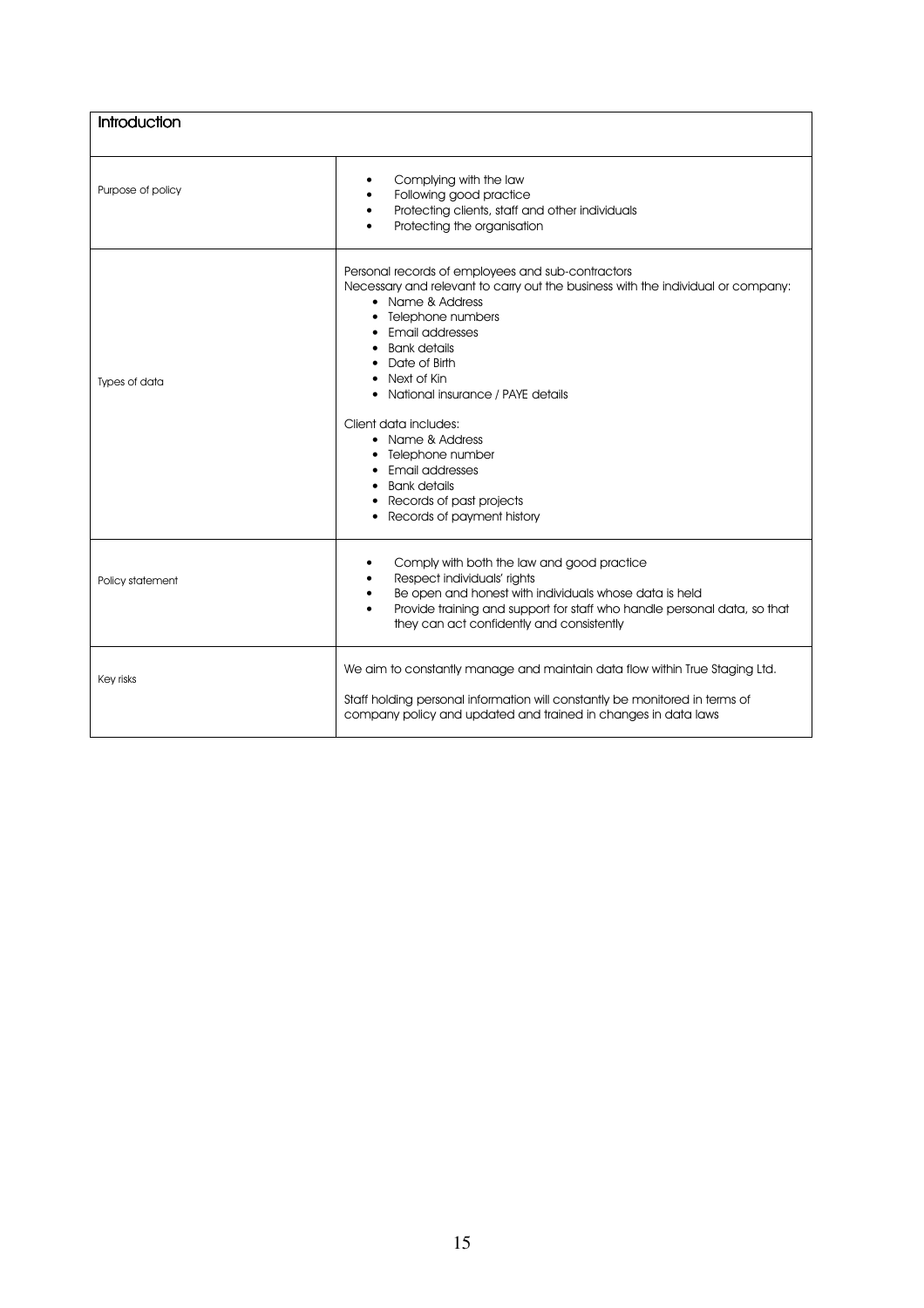| <b>Responsibilities</b>       |                                                                                                                                                                                                                                                                                                                                                                                                                                                                             |
|-------------------------------|-----------------------------------------------------------------------------------------------------------------------------------------------------------------------------------------------------------------------------------------------------------------------------------------------------------------------------------------------------------------------------------------------------------------------------------------------------------------------------|
| The Board / Company Directors | Directors have overall responsibility for ensuring that the organisation complies with<br>its legal obligations                                                                                                                                                                                                                                                                                                                                                             |
| Data Protection Officer       | Jennifer Angus<br>Responsibilities include:<br>Briefing the team on Data Protection responsibilities<br>Reviewing Data Protection and related policies<br>Advising other staff on tricky Data Protection issues<br>Ensuring that Data Protection induction and training takes place<br>Notification to the ICO<br>٠<br>Handling subject access requests<br>٠<br>Approving unusual or controversial disclosures of personal data<br>Approving contracts with Data Processors |
| <b>Employees</b>              | All staff should be required to read, understand and accept any policies and<br>procedures that relate to the personal data they may handle in the course of their<br>work. (From now on, where 'employees' is used, this includes both paid<br>employees and volunteers.)                                                                                                                                                                                                  |

| Security                |                                                                                                                                                                                        |
|-------------------------|----------------------------------------------------------------------------------------------------------------------------------------------------------------------------------------|
| Setting security levels | We take appropriate technical and organisational security measures to prevent<br>unauthorised access and to ensure that the personal data we hold as Data<br>Processor is kept secure. |
|                         | All information you provide to us is stored on our secure servers.                                                                                                                     |
|                         | Any electronic payment transactions will be encrypted and conducted by our<br>third-party payment providers in accordance with their terms.                                            |

| Data recording and storage |                                                                                                                                                                                                                                                                                                                                                                                                                                                                                                                                                                                                                                                                                                                                                                                                                                                                                                                               |
|----------------------------|-------------------------------------------------------------------------------------------------------------------------------------------------------------------------------------------------------------------------------------------------------------------------------------------------------------------------------------------------------------------------------------------------------------------------------------------------------------------------------------------------------------------------------------------------------------------------------------------------------------------------------------------------------------------------------------------------------------------------------------------------------------------------------------------------------------------------------------------------------------------------------------------------------------------------------|
| Retention periods          | Hard copy information is stored for 7 years unless it is deemed as active<br>We retain your personal information for as long as is necessary to provide the<br>services to you and others, and to comply with our legal obligations. If you no<br>longer want us to use your personal information or to provide you with True Staging<br>Ltd's services, you can request that we erase your personal information and close<br>your account.<br>Please note that if you request the erasure of your personal information we will<br>retain information from deleted accounts as necessary for our legitimate business<br>interests, to comply with the law, prevent fraud, collect fees, resolve disputes,<br>troubleshoot problems, assist with investigations, enforce the terms of service and<br>take other actions permitted by law. The information we retain will be handled in<br>accordance with this Privacy Policy. |
| Archiving                  | Digital archives on secure servers<br>Hard copy archiving with secure filing procedures                                                                                                                                                                                                                                                                                                                                                                                                                                                                                                                                                                                                                                                                                                                                                                                                                                       |